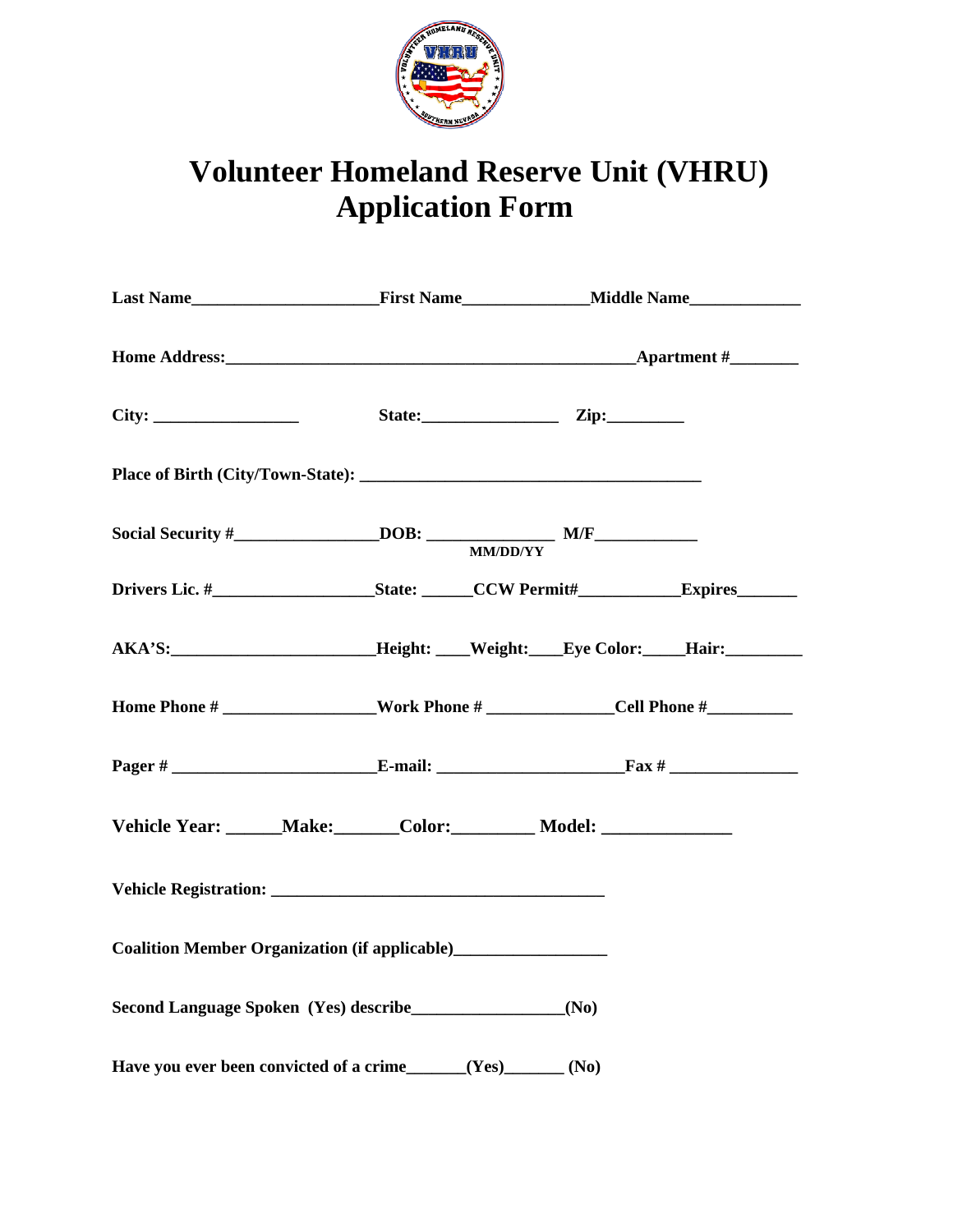## **PLEASE LIST ANY PRIOR PUBLIC SERVICE (LAW ENFORCEMENT, AUXILIARY POLICE) ETC. (IF APPLICABLE)**

**\_\_\_\_\_\_\_\_\_\_\_\_\_\_\_\_\_\_\_\_\_\_\_\_\_\_\_\_\_\_\_\_\_\_\_\_\_\_\_\_\_\_\_\_\_\_\_\_\_\_\_\_\_\_\_\_\_\_\_\_\_\_\_\_\_\_\_\_\_\_\_\_\_\_\_\_\_\_\_\_\_\_** 

|    | <b>Police Agencies</b>                           | <b>Position Held (Rank)</b>                                                   | From To | (MO/YEAR) |
|----|--------------------------------------------------|-------------------------------------------------------------------------------|---------|-----------|
|    |                                                  | 1. $\overline{\phantom{a}}$                                                   |         |           |
| 2. | <u> 1986 - Johann Stein, fransk kampens og f</u> |                                                                               |         |           |
|    |                                                  |                                                                               |         |           |
|    |                                                  | Mailing address of contact person<br><u>Mailing</u> address of contact person |         |           |
|    |                                                  |                                                                               |         |           |

**Reason for leaving law enforcement, Retirement ( ) Medical ( ) Other, Please explain:** 

**I hereby authorize the Volunteer Homeland Reserve Unit (VHRU), a not-for-profit Nevada Corporation to conduct a background check and obtain any information required to verify your qualifications. I release the Volunteer Homeland Reserve Unit (VHRU) from any liability resulting from this investigation. I also certify the statements made in this application are true and correct and have been given voluntarily. I understand that I will not be paid for my services as a volunteer.** 

**Volunteer's Signature\_\_\_\_\_\_\_\_\_\_\_\_\_\_\_\_\_\_\_\_\_\_\_\_\_\_\_\_\_Date\_\_\_\_\_\_\_\_\_\_\_\_\_\_\_\_\_\_\_\_** 

## **DO NOT WRITE IN THIS BOX, FOR THE VOLUNTEER HOMELAND RESERVE UNIT (VHRU) USE ONLY**

| <b>Date Application Received</b>             | <b>Initials</b> |
|----------------------------------------------|-----------------|
| Date Background Check Completed              | <b>Initials</b> |
| <b>Results of Background Check/Comments:</b> |                 |
| Volunteer ID Card #                          | Date Issued:    |

**Revised, December 1, 2004**